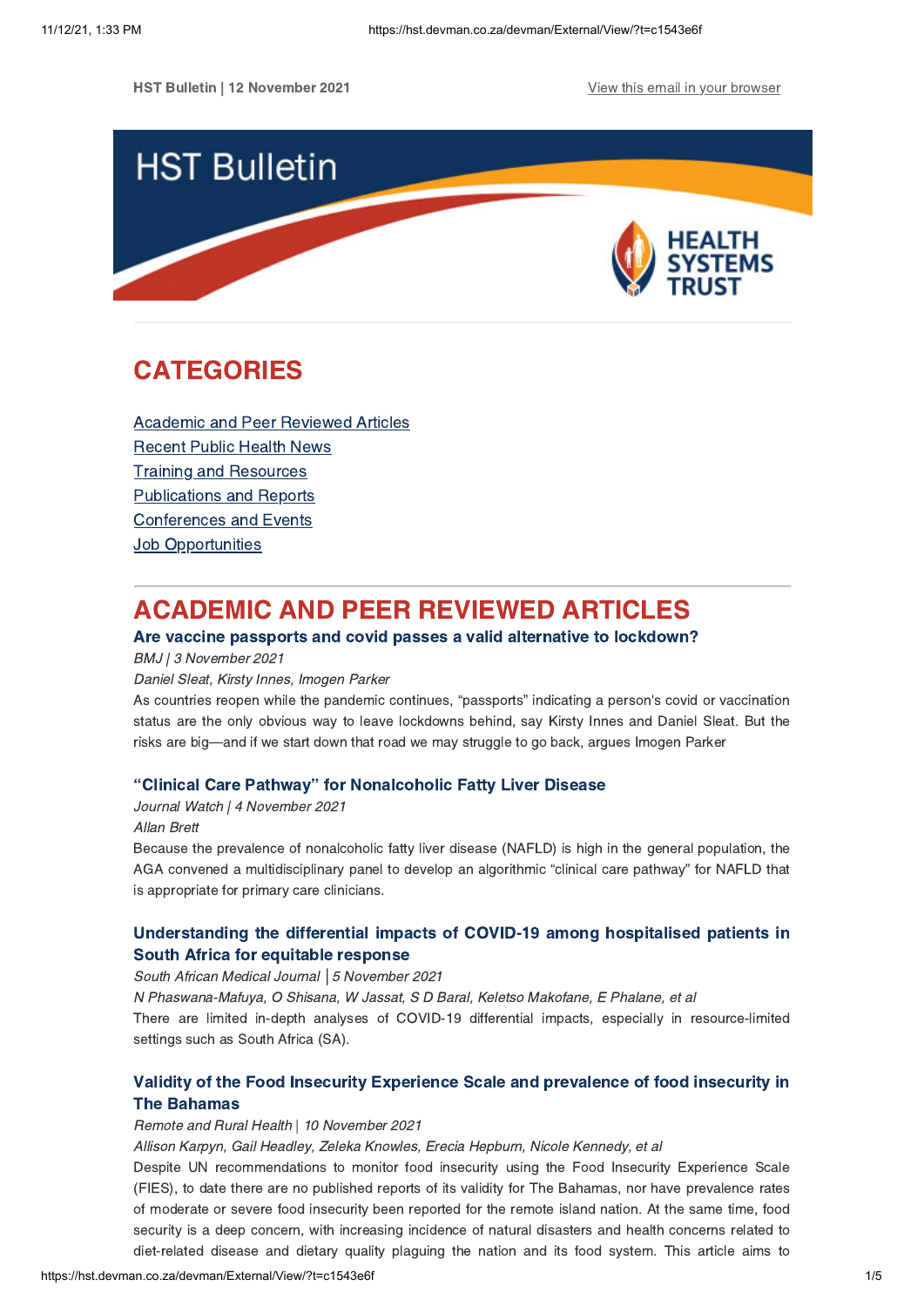examine the validity of the FIES for use in The Bahamas, the prevalence of moderate and severe food insecurity, and the sociodemographic factors that contribute to increased food insecurity.

### COVID antiviral pills: what [scientists](https://hst.devman.co.za/devman/external/?t=f72598fe) still want to know

Nature | 10 November 2021

Drugs like molnupiravir and Paxlovid could change the course of the pandemic if clinical trial results hold up in the real world.

[\(Return](#page-0-1) to Top)

# <span id="page-1-0"></span>RECENT PUBLIC HEALTH NEWS

## Five [developments](https://hst.devman.co.za/devman/external/?t=6908d16) in paediatric tuberculosis

Spotlight News | 4 November 2021

The screening, diagnosis, and treatment of tuberculosis (TB) in children remain far from optimal – and in many respects lag behind what can be done for adults. Below we pick out five developments in paediatric TB presented at the 52nd Union World Conference on Lung Health recently held online. It is a big conference and we no doubt missed some interesting studies – you can browse the conference abstracts for yourself [here.](https://hst.devman.co.za/devman/external/?t=fafe8c4f)

## [Intervention](https://hst.devman.co.za/devman/external/?t=ec0299a1) Lowers Toxicity Burden for Older Patients With Advanced Cancer

#### Medpage Today | 5 November 2021

A geriatric assessment intervention for older patients with advanced cancer significantly reduced the toxic effects from cancer treatments in the GAP70+ trial

## The Seven Steps South Africa Is Taking To Get It Closer To [Eliminating](https://hst.devman.co.za/devman/external/?t=f749ffb9) Malaria

#### NICD │ 5 November 2021

Jaishree Raman, National Institute for Communicable Diseases and Shüné Oliver, National Institute for Communicable Diseases. There were dire warnings that malaria cases would surge across Africa after the World Health Organisation (WHO) declared the COVID-19 outbreak as a global pandemic in early March 2020. Many felt that the already overburdened healthcare systems would not be able to cope with increased patient loads. There was also concern that the pandemic would disrupt the delivery of essential malaria services. Fortunately, these predictions have not fully materialised. Most malaria control programmes on the continent took action to keep delivering essential malaria services.

#### Two new tobacco cessation [medicines](https://hst.devman.co.za/devman/external/?t=fd8fe122) added to the WHO essential medicines list

#### World Health Organization | 5 November 2021

Tobacco use causes 8 million deaths every year from health consequences such as cardiovascular diseases, lung disorders, cancers, diabetes, and many other debilitating diseases. Quitting can be challenging, especially with the added social and economic stress caused by the COVID-19 pandemic. Of the 1.3 billion tobacco users globally, as many as 60% have expressed the desire to quit – however only 30% have access to the tools to help them to do so successfully.

## Pfizer's [Covid-19](https://hst.devman.co.za/devman/external/?t=d8bc4ce3) pill is shaking up the global recovery trade

#### Times Live *│* 8 November 2021

Shares tied to reopening trades from casinos to airlines surged in Asia on Monday after Pfizer said its Covid-19 pill could reduce hospitalisation and deaths in high-risk patients by 89%. A Bloomberg gauge of Macau casino shares jumped 7.2%, the biggest move in more than two months, while an index of Asia-Pacific airline stocks rallied as much as 5.5%, the most since March. Luggage manufacturer Samsonite International SA climbed 15% in Hong Kong.

#### [Retention](https://hst.devman.co.za/devman/external/?t=be1d98ac) in care a growing concern

#### UNAIDS | 8 November 2021

Data from South Africa highlight the challenge faced by many treatment programmes when it comes to successfully retaining people in HIV care. The HIV treatment programme in South Africa reaches more people living with HIV than any other in the world, with more than 5 million adults (aged 15 years and older) receiving antiretroviral therapy in 2020. Among the 2.5 million adults living with HIV in South Africa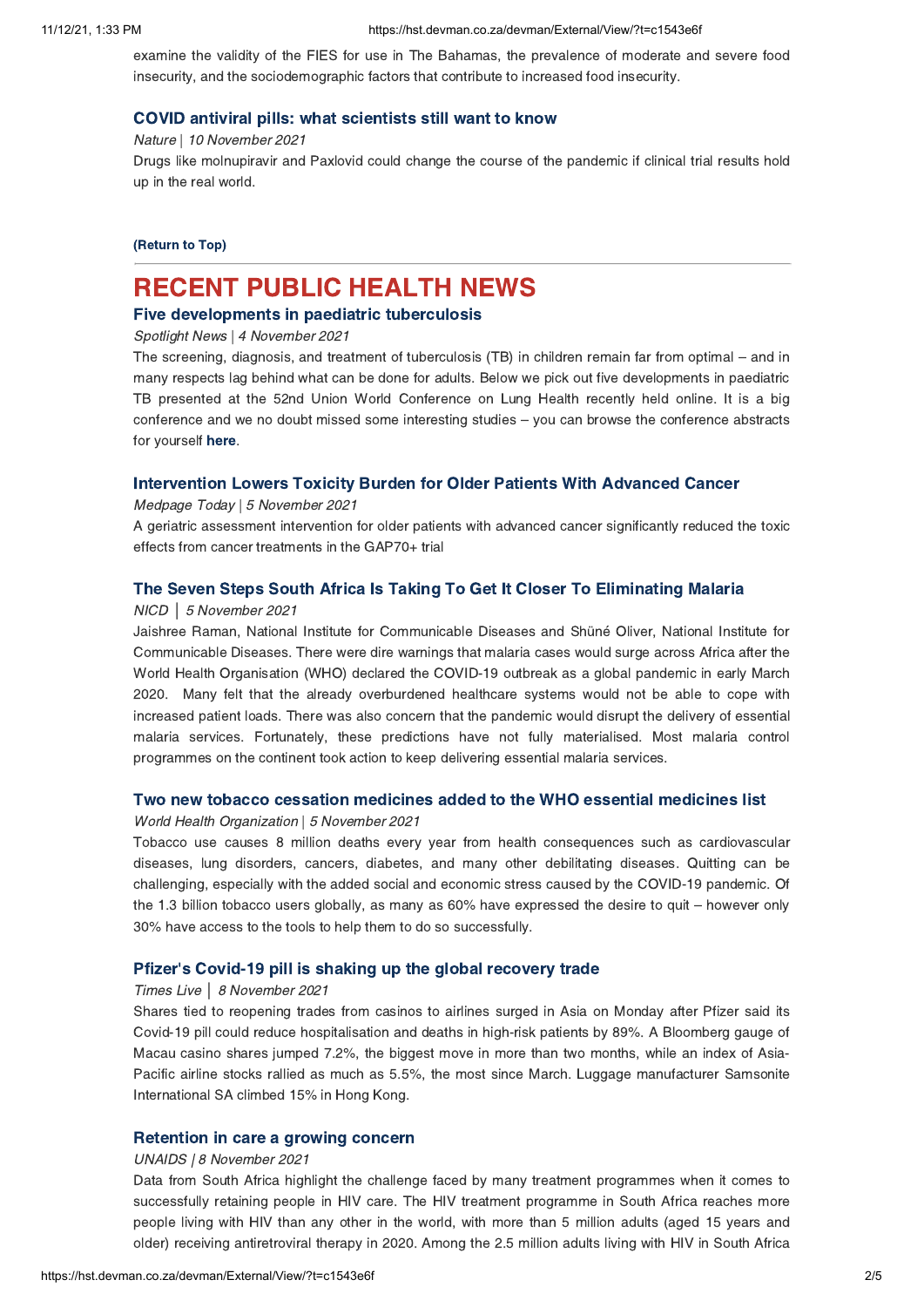who are not on treatment, a steadily increasing percentage are people who had started treatment but are no longer receiving it.

#### [COVID-19](https://hst.devman.co.za/devman/external/?t=e1f61ba5) trauma: Picking up the pieces mentally

#### Health-E News *│* 9 November 2021

The COVID-19 pandemic continues to take a toll on the mental health of South Africans, with many suffering from the aftermath of trauma. Aphiwe Gwala from KwaZulu Natal still experiences feelings of grief and loss after losing her grandmother to the coronavirus in October last year. "Some days I just cry. I still experience a lot of anxiety and a deep sense of sadness has stayed with me," said Gwala.

### Early cancer [diagnosis:](https://hst.devman.co.za/devman/external/?t=daf0eb86) 'SA needs to step up'

#### Health-E News *│* 9 November 2021

A Wits professor has labelled cancer 'a national crisis' with early diagnosis still a huge obstacle within the public healthcare system. Although chemotherapy is now readily available in all nine provinces, patients are still slipping through undetected. Professor Paul Ruff, head of Medical Oncology at the University of Witwatersrand (Wits), stressed the importance of early and proper diagnosis. He spoke during the National Department of Health webinar titled 'Early cancer diagnoses save lives, cut treatment costs' on Sunday.

### Fears over sexual [dysfunction](https://hst.devman.co.za/devman/external/?t=c765c640) stop men vaccinating

#### Health-E News *│* 9 November 2021

A new campaign #vacciNATION4MEN which aims to put men at the centre of efforts to get more South Africans vaccinated against COVID-19 has been launched by the Community Constituency Front (CCF) for COVID-19. South African men currently make up less than 40% of 12,7 million South Africans who have been fully vaccinated. This is according to a report by the Health Department released in August. This prompted several civil society organisations to find a way to overcome the hesitancy held by men.

Supported by Solidarity Fund, these organisations have spent the last two months gaining insight from men about their hesitancy.

# Pandemic Treaty Offers Opportunity to Correct COVID-19 [Weaknesses,](https://hst.devman.co.za/devman/external/?t=d6d0ba58) Address **Equity**

### Health Policy Watch *│* 9 November 2021

An international pandemic treaty based on equity could be the antidote to current weaknesses and imbalances in the global response to COVID-19, according to a group of influential authors in a Lancet paper published on Tuesday. A number of the authors are associated with The Independent Panel for Pandemic Preparedness and Response chaired by Helen Clark and Ellen Sirleaf Johnson, which was set up to assess the World Health Organization's (WHO) response to COVID-19. Based on a timeline developed by the panel that lays out the global COVID response, the authors conclude that the International Health Regulations (IHR) are too weak and slow to

#### Global progress against measles [threatened](https://hst.devman.co.za/devman/external/?t=cb3eb991) amidst COVID-19 pandemic

#### World Health Organization | 10 November 2021

The largest increase in unvaccinated children in 20 years and critical gaps in disease surveillance increase risk of measles outbreaks, putting lives at risk: WHO, CDC

## International organizations, vaccine [manufacturers](https://hst.devman.co.za/devman/external/?t=bc42c6e3) take stock of COVID-19 vaccine roll out, share views for 2022

#### World Health Organization | 10 November 2021

The heads of the International Monetary Fund, World Bank Group, World Health Organization and World Trade Organization held on 9 November the 2<sup>nd</sup> High-Level Consultations with the CEOs of leading COVID-19 vaccine manufacturing companies. At the meeting, all participants agreed on the urgency of delivering more vaccine doses to low-income countries, where less than 2.5% of the population has been fully vaccinated.

### Experts urge registration of new [child-friendly](https://hst.devman.co.za/devman/external/?t=c78a2cfb) ARV formulation

Spotlight | 10 November 2021 Children living with HIV have to take multiple different antiretroviral (ARV) pills or syrups twice a day, while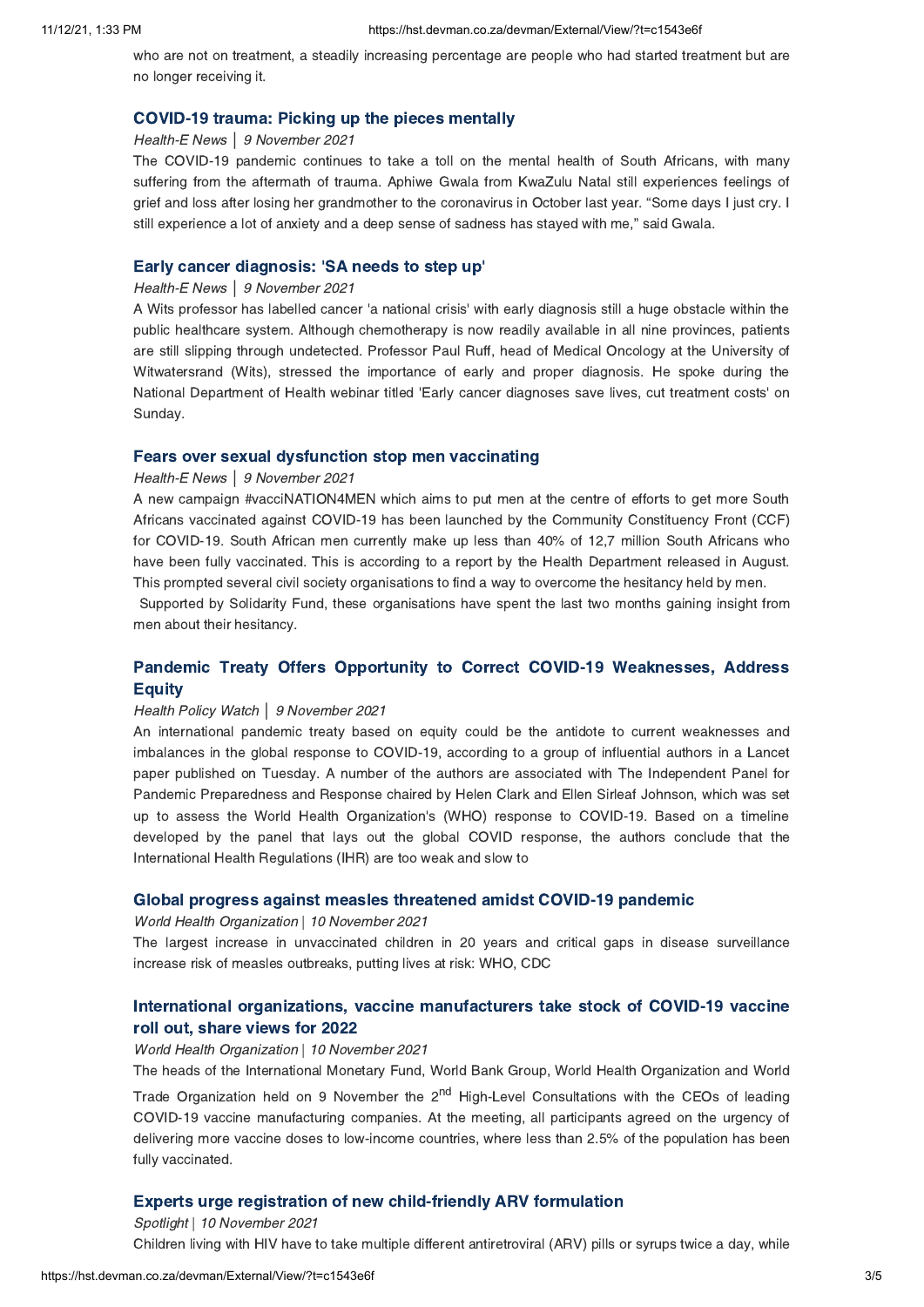most adults in South Africa have been offered one pill once a day regimens for around a decade. At the recent South African HIV Clinicians Society (SAHCS) conference, various speakers argued that better treatment regimens for kids are needed urgently.

### [\(Return](#page-0-1) to Top)

# <span id="page-3-0"></span>TRAINING AND RESOURCES

## [Subscribe](https://hst.devman.co.za/devman/external/?t=cdd00e64) to the Health Systems Trust Bulletin

The Health Systems Trust (HST) produces a weekly bulletin on Fridays focusing on key public health news, peer-reviewed journal articles and other important primary healthcare resources.

#### [Subscribe](https://hst.devman.co.za/devman/external/?t=cdd00e64) to the Health Systems Trust's 60 percent

The Health Systems Trust (HST) produces a weekly bouquet of HIV-related content on Fridays focusing on maternal, adolescent, child and youth health topics.

#### HSTi offers accredited and [non-accredited](https://hst.devman.co.za/devman/external/?t=286328e2) short courses and full programmes

The Health Systems Training Institute (HSTi) is the training arm of the Health Systems Trust (HST), a leading force in the South African public health sector. HST was established in 1992, on the brink of democracy in South Africa, and has since played a significant role in strengthening the national primary health system through health research, informatics, clinical support, capacity-building and training.

#### [\(Return](#page-0-1) to Top)

# PUBLICATIONS AND REPORTS

## IQVIA White Paper: A summary of the impact of the COVID-19 [pandemic](https://hst.devman.co.za/devman/external/?t=dc474ab) on the South African healthcare market

The pharmaceutical industry has been through extraordinary times that have forced it to accomplish things that weren't believed possible before the pandemic; from implementing digital solutions, addressing athome patient care to developing a vaccine in less than a year. We have seen it all over the last year.

#### Bulletin of the World Health [Organization:](https://hst.devman.co.za/devman/external/?t=319cf7a4) Bulletin of the World Health Organization

In the editorial section, WHO Director-General Dr Tedros Ghebreyesus, provides an overview of the ways in which behavioural science can be applied to improve health programmes and policies.

[\(Return](#page-0-1) to Top)

# <span id="page-3-1"></span>CONFERENCES AND EVENTS

## Invitation to [@womenlifthealth's](https://hst.devman.co.za/devman/external/?t=2a97c785) annual Women Leaders in #GlobalHealth **Conference**

The conference will focus on #COVID19 recovery strategies for marginalized women most affected by the pandemic.

Date: November 15 – 16

## WHO Global [Evidence-to-Policy](https://hst.devman.co.za/devman/external/?t=170ca23f) (E2P) Summit

15 – 17 November 2021 Virtual Conference, Global Evidence as a catalyst for policy and societal change. Towards more equitable, resilient and sustainable global health

# World Health [Organization](https://hst.devman.co.za/devman/external/?t=26779657) | Marking the first year of the Cervical Cancer Elimination movement